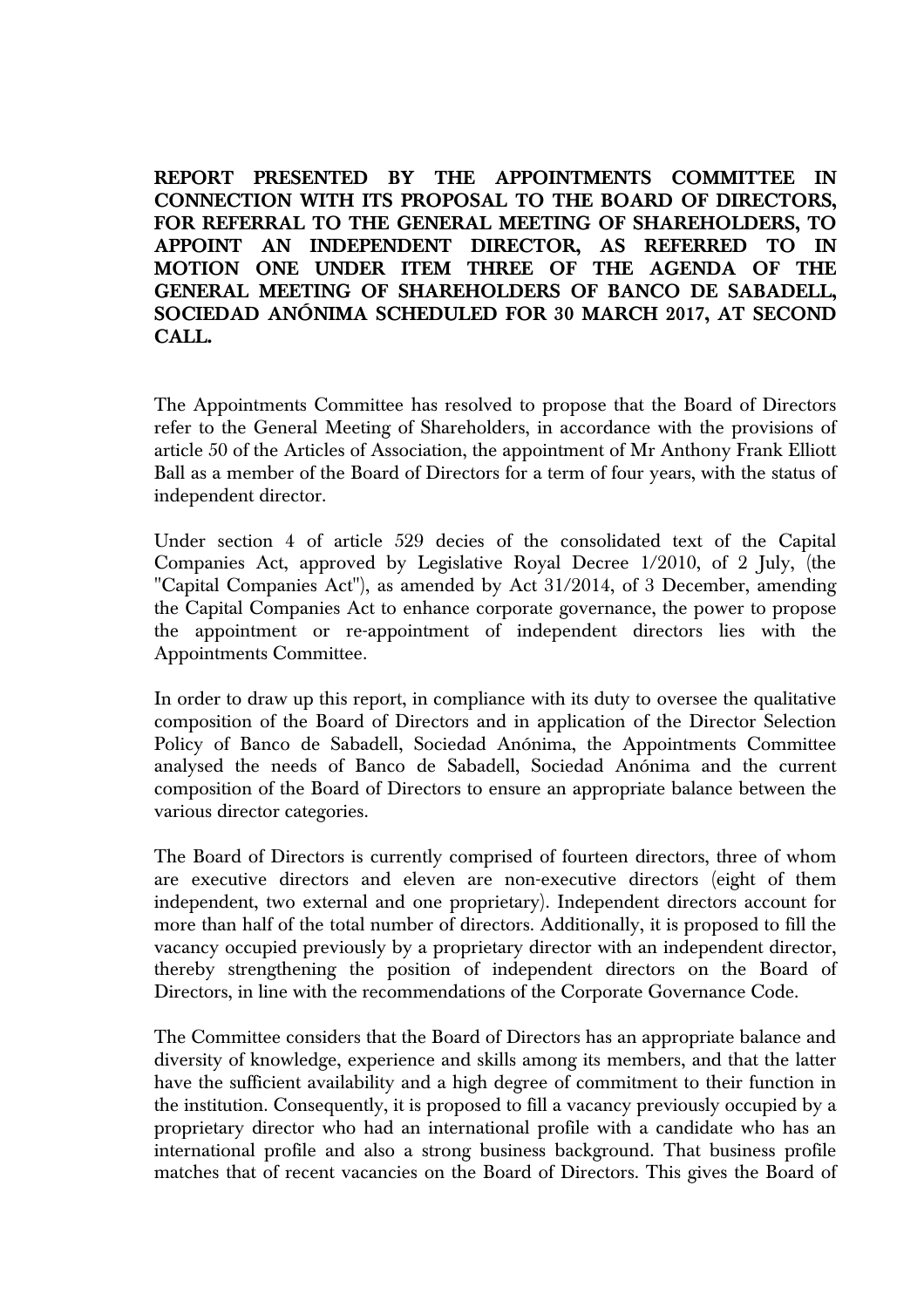Directors greater capacity to debate and enriches the plurality of viewpoints when debating matters under its remit.

Mr Anthony Frank Elliott Ball is a Chartered Engineer; he holds an MBA from Kingston University in London had has been awarded honorary doctorates by Kingston University and Middlesex University. He has made his career in the audiovisual and telecommunications sectors, having held a range of top-level positions in Europe and the US. He was formerly General Manager and subsequently CEO of BSkyB, Chairman and CEO of Fox Sports International, CEO of Fox Liberty Networks, and Chairman of Kabel Deutschland. He has also been a director of Marks and Spencer, Sky Italia Spa, ProSiebenSAT1, BAA and Ono. He is currently an independent director of BT Group, where he also chairs the Remuneration Committee. Mr Ball is also an independent director of PureGym, the UK's largest gym operator. He is a Senior Advisor at Providence Equity Partners, LLC, a firm that holds equity stakes in a range of companies, at two of which he holds the position of Chairman: Ambassador Theatre Group Ltd. and Bité Group.

Mr Anthony Frank Elliott Ball has a suitable combination of knowledge of various segments of the economy, particularly telecommunications, and digital transformation of business, as well as extensive international experience in managing large corporations. These executive skills coupled with his broad business and financial experience at international level and his profile as an English businessman with strong links to Spain will undoubtedly be of value to the Board of Directors of Banco de Sabadell, Sociedad Anónima, which is currently expanding in the United Kingdom through TSB, in establishing relationships. His appointment to the Board of Directors rounds out and perfects an appropriate balance and diversity of knowledge, experience and skills among its members.

Mr Anthony Frank Elliott Ball meets the requirements for independent directors set out in section 4 of article 529 duodecies of the Capital Companies Act.

The Appointments Committee has approved the suitability assessment of Mr Anthony Frank Elliott Ball for submission to the European Central Bank, since the candidate meets all the requirements established in Act 10/2014, of 26 June, on ordering, supervision and solvency of credit institutions, and in Royal Decree 84/2015, of 13 February, implementing that Act.

Accordingly, and having regard to the current needs of the Board of Directors of Banco de Sabadell, Sociedad Anónima; to the structure, size and qualitative composition of the Board of Directors; and to the objectives and criteria of professional competency, diversity and commercial repute established in the Director Selection Policy of Banco de Sabadell, Sociedad Anónima, Mr Anthony Frank Elliott Ball meets the requirements and has the necessary competency, experience and merits to hold the position of director; consequently, this Appointments Committee